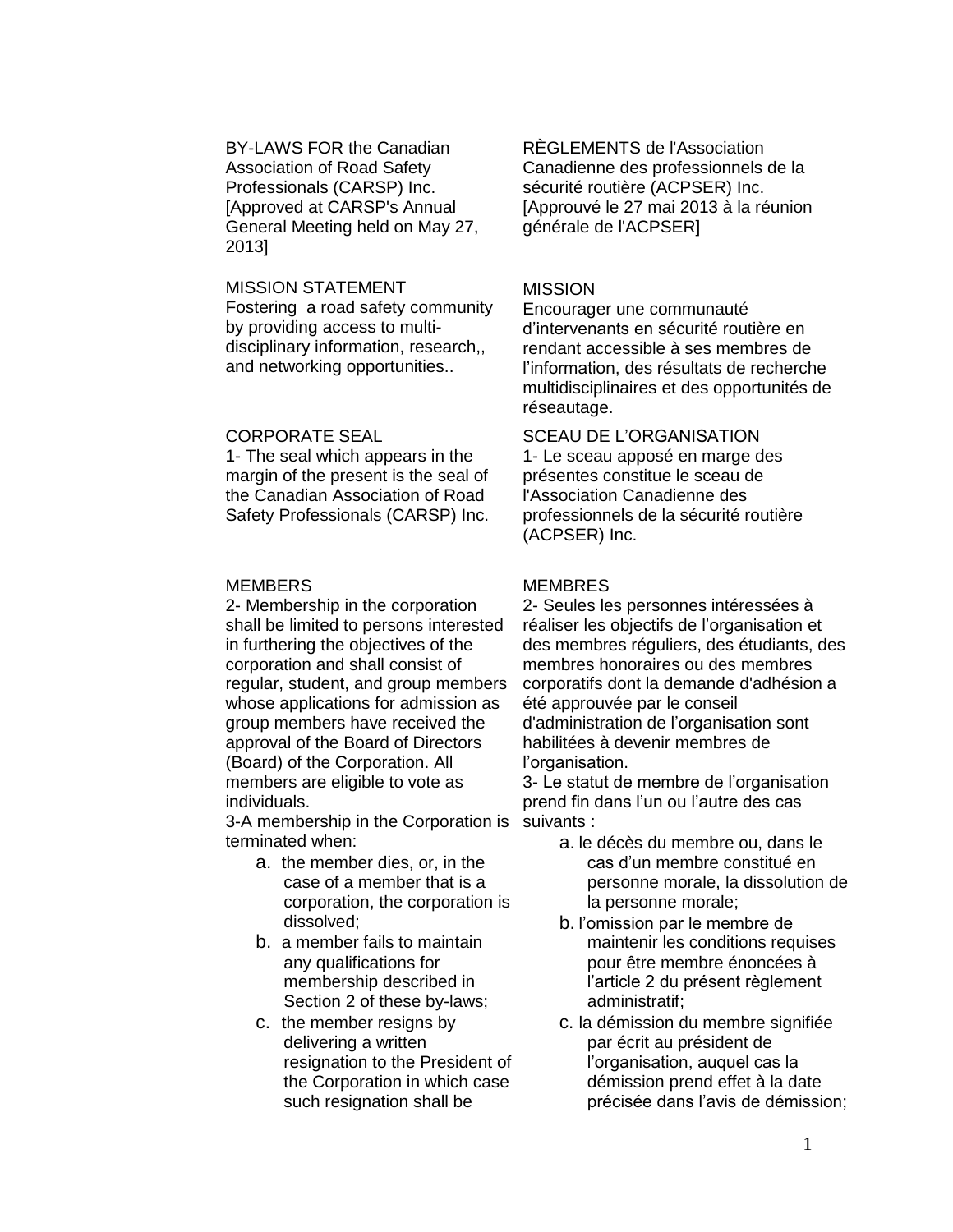effective on the date specified in the resignation;

- d. the member is expelled in accordance with Section 5 below or is otherwise terminated in accordance with the articles or by-laws;
- e. the member's term of membership expires; or
- f. the Corporation is liquidated or dissolved under the Act;
- g. a person with a group membership is no longer a part of that group.

4- The members pay an annual membership fee which is fixed by the Directors in a resolution of the Board of Directors of the Corporation.

5- The Board shall have authority to suspend or expel any member from the Corporation for any one or more of the following grounds:

- a. violating any provision of the articles, by-laws, or written policies of the Corporation;
- b. carrying out any conduct which may be detrimental to the Corporation as determined by the Board in its sole discretion;
- c. for any other reason that the Board in its sole and absolute discretion considers to be reasonable, having regard to the purpose of the Corporation.

In the event that the Board determines that a member should be expelled or suspended from membership in the Corporation, the president, or such other officer as may be designated by the Bboard, shall provide twenty (20) days notice of suspension or expulsion to the

- d. l'expulsion du membre en conformité avec l'article 5 ci-après ou la perte du statut de membre d'une autre manière en conformité avec les statuts ou les règlements administratifs;
- e. l'expiration de la période d'adhésion;
- f. la liquidation ou la dissolution de l'organisation en vertu de la Loi;
- g. la personne inscrite sous une adhésion à titre de membre corporatif ne fait plus partie de ce groupe.

4- Les membres paient une cotisation annuelle qui est fixée par une résolution des administrateurs du conseil d'administration de l'organisation.

5- Le conseil d'administration est autorisé à suspendre ou à expulser un membre de l'organisation pour l'une ou l'autre des raisons suivantes :

- a. la violation d'une disposition des statuts, des règlements administratifs ou des politiques écrites de l'organisation;
- b. une conduite susceptible de porter préjudice à l'organisation, selon l'avis du conseil d'administration à son entière discrétion;
- c. toute autre raison que le conseil d'administration juge raisonnable, à son entière discrétion, en considération de la déclaration d'intention de l'organisation.

member and shall provide reasons for le membre peut transmettre au président, Si le conseil d'administration détermine qu'un membre doit être suspendu ou expulsé de l'organisation, le président, ou tout autre dirigeant désigné par le conseil, donne au membre un avis de suspension ou d'expulsion de vingt (20) jours et lui indique les raisons qui motivent la suspension ou l'expulsion proposée. Au cours de cette période de vingt (20) jours,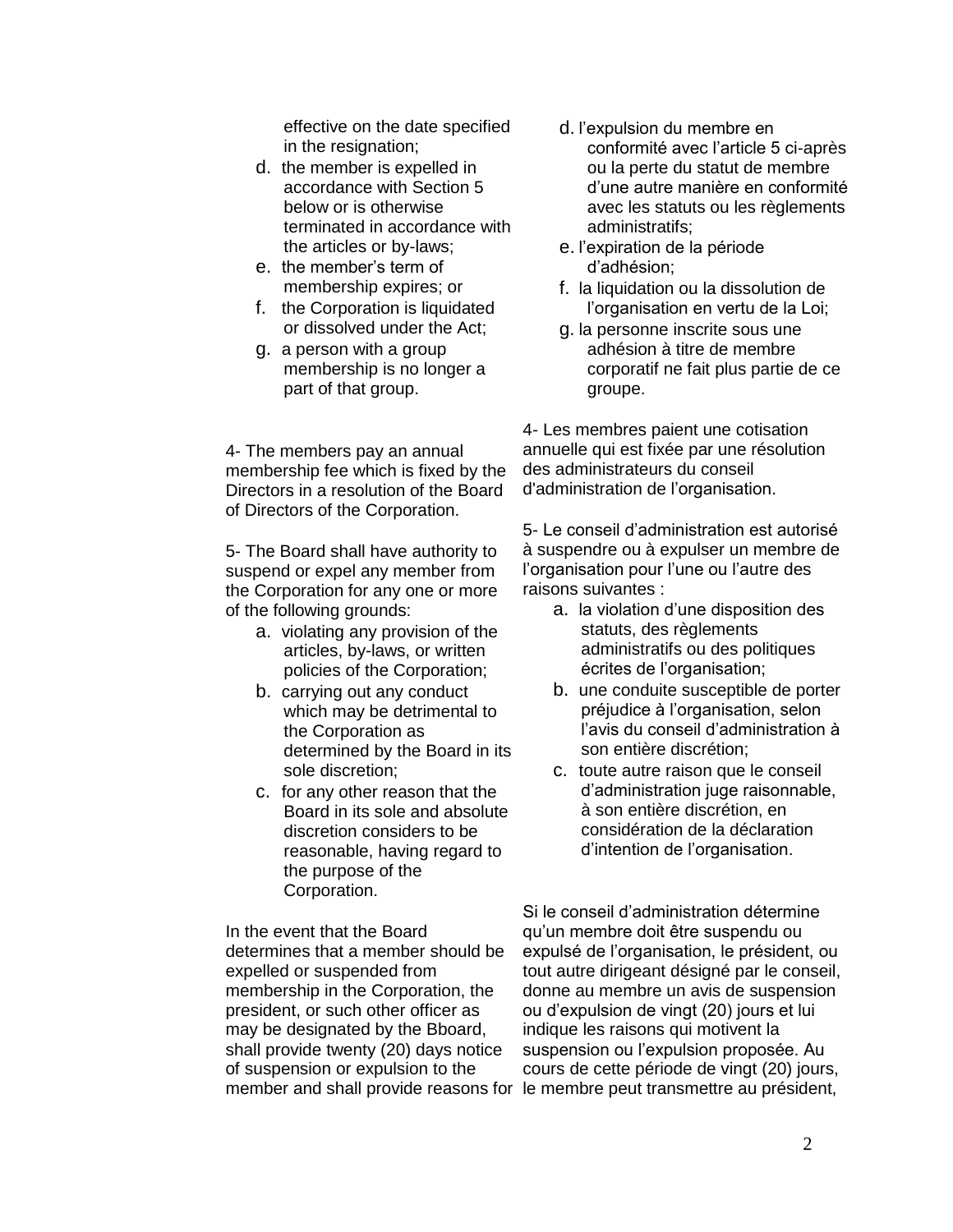the proposed suspension or expulsion. The member may make written submissions to the president, or such other officer as may be designated by the Board, in response to the notice received within such twenty (20) day period. In the event that no written submissions are received by the president, the president, or such other officer as may be designated by the Board, may proceed to notify the member that the member is suspended or expelled from membership in the Corporation. If written submissions are received in accordance with this section, the Board will consider such submissions in arriving at a final decision and shall notify the member concerning such final decision within a further twenty (20) days from the date of receipt of the submissions. The Board's decision shall be final and binding on the member, without any further right of appeal.

#### HEAD OFFICE

6- The Head Office of the Corporation 6- Le siège social de l'organisation est shall be situated in St. Catherines, Ontario.

# BOARD OF DIRECTORS

7- The Corporation shall be administered by a Board composed of a minimum of nine (9) and a maximum of twenty (20) Directors. An effort should be made to include directors from all regions of Canada and all disciplines of road safety. Directors must be individuals, 18 years of age or older, not be in bankrupt status, and not have been declared incapable by a court in Canada or in another country. The presence of one-half of the Directors of the Corporation will be necessary to constitute a quorum for a meeting.

ou à tout autre dirigeant désigné par le conseil, une réponse écrite à l'avis reçu. Si aucune réponse écrite n'est reçue par le président conformément à cette disposition, le président, ou tout autre dirigeant désigné par le conseil, pourra aviser le membre qu'il est suspendu ou exclu de l'organisation. Si le président, ou tout autre dirigeant désigné par le conseil, reçoit une réponse écrite en conformité avec le présent article, le conseil d'administration l'examinera pour en arriver à une décision finale et il informera le membre de cette décision finale dans un délai de vingt (20) jours supplémentaires à compter de la date de réception de la réponse. La décision du conseil d'administration est finale et exécutoire et le membre n'a aucun droit d'appel.

### SIÈGE SOCIAL

situé à St-Catherines, Ontario.

#### CONSEIL D'ADMINISTRATION

7- L'organisation est gérée par un conseil d'administration composé d'au moins neuf (9) et d'au plus vingt (20) administrateurs. Un effort doit être fait afin d'inclure des administrateurs de toutes les régions du Canada et de toutes les disciplines œuvrant en sécurité routière. Les administrateurs doivent être des particuliers, doivent être âgés d'au moins 18 ans, ne pas avoir fait faillite et ne doivent pas avoir été déclarés inapte par un tribunal au Canada ou dans un autre pays. La présence de la moitié des administrateurs de l'organisation sera nécessaire pour former quorum lors d'une réunion.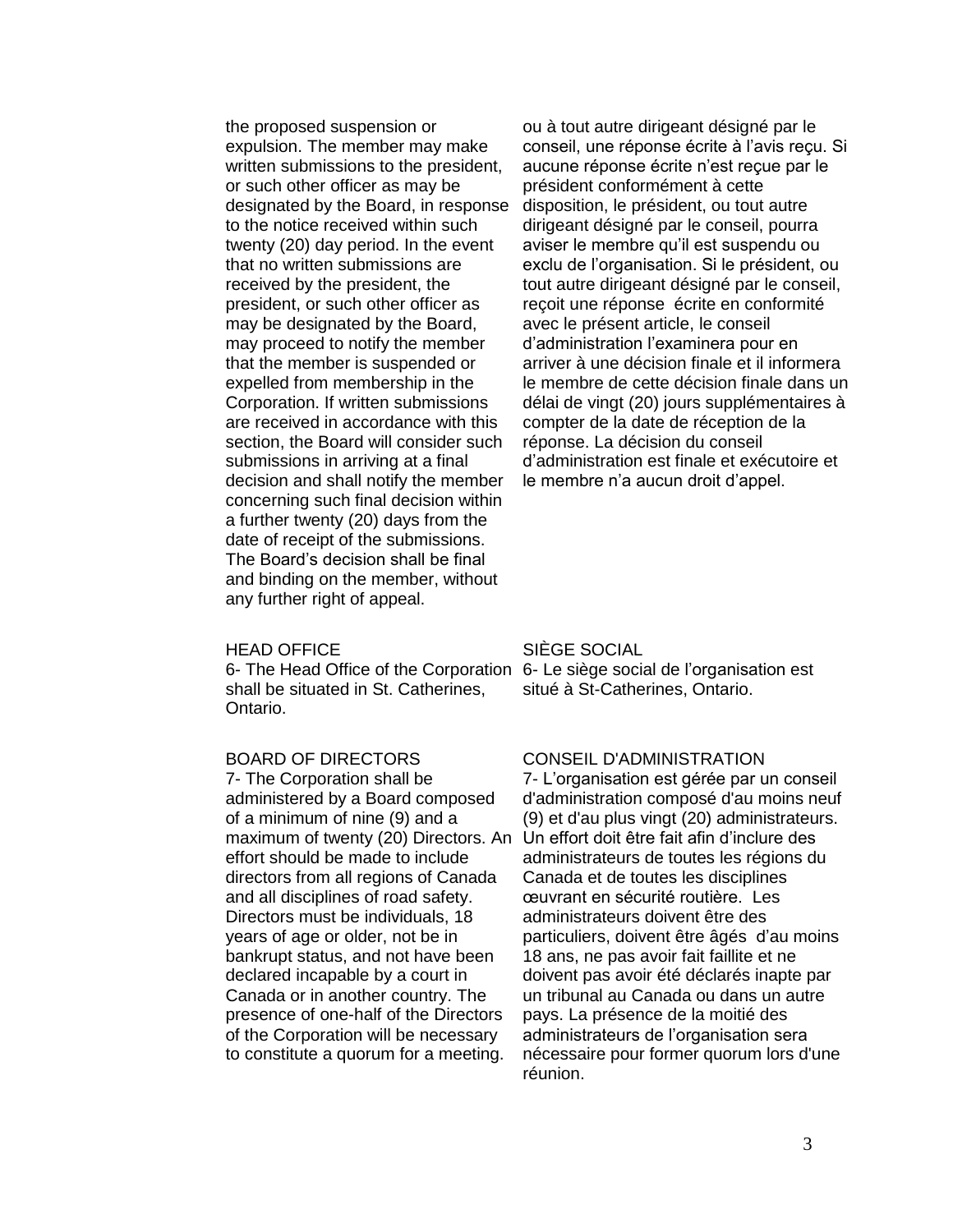8- Each Director of the Corporation shall be elected for a three year fixed term of office by vote of the membership. A Director who has completed a three year term can be elected to a second three-year term. The Board of Directors shall establish by resolution procedures for the election of Directors and such procedures shall become effective following ratification by a vote of members at the Annual General Meeting or at a special meeting of the Association.

9- A Director of the Corporation ceases to hold office when the Director:

- a. resigns by giving a written notice to the President of the Corporation;
- b. is recognized interdicted or of unsound mind as found by a court in Canada or elsewhere; c) a fait faillite;
- c. is recognized as having the status of bankrupt;
- d. becomes disqualified by a resolution of three quarters (3/4) of the members present during a special general meeting of the members;
- e. is no longer a member in good standing of the Corporation
- f. fails to attend three (3) successive Board meetings without providing a valid explanation.
- g. dies.

A vacancy on the Board of Directors may be temporarily filled by the Directors by way of a simple resolution voted by the majority of the Directors.

10- Meetings of the Board of

8- Les administrateurs de l'organisation sont élus pour un mandat fixe de trois ans par vote des membres. Un administrateur qui a complété un mandat de trois ans peut être élu pour un second mandat de trois ans. Le conseil d'administration doit adopter des procédures pour l'élection des administrateurs et ces procédures entrent en vigueur lorsqu'elles sont adoptées au moyen d'un vote des membres lors de l'assemblée générale annuelle ou lors d'une assemblée spéciale de l'Association.

9- Le mandat d'un administrateur de l'organisation prend fin lorsque l'administrateur :

a) démissionne de ses fonctions en faisant parvenir un avis écrit au président de l'organisation;

b) est jugé interdit ou non sain d'esprit par un tribunal du Canada ou d'ailleurs;

d) devient disqualifié en vertu d'une résolution de la part de trois-quart (3/4) des membres présents lors d'une assemblée générale spéciale des membres;

e) n'est plus un membre en règle de l'organisation;

f) manque trois (3) rencontres consécutives du Conseil d'administration sans fournir d'explication valide. g) décède.

Un poste vacant au conseil d'administration peut être comblé temporairement par les administrateurs au moyen d'une résolution votée par la majorité des administrateurs.

10- Les réunions des administrateurs, soit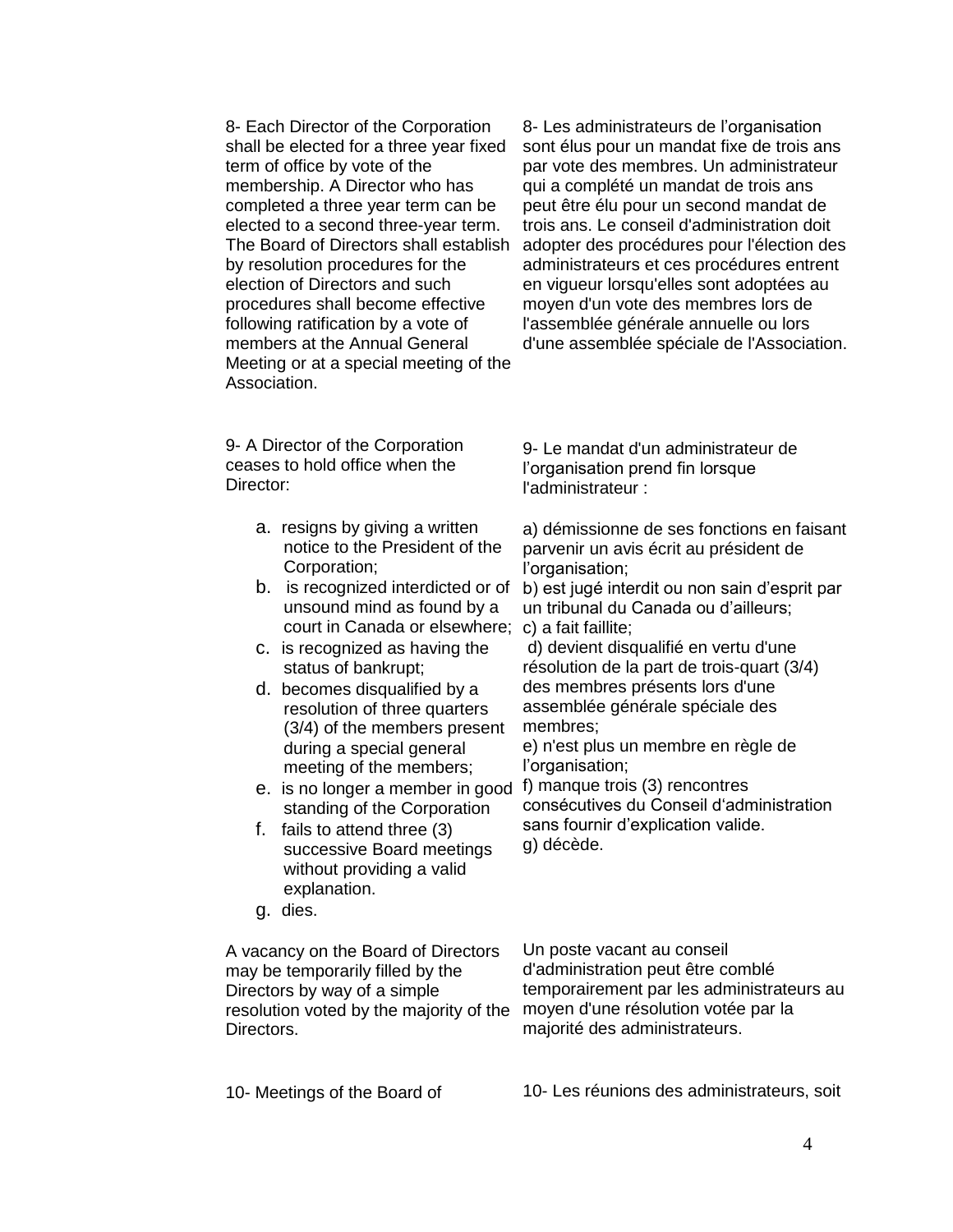Directors either in person or by teleconference, as approved by at least half of the members of the Board, may be held at any time and place to be determined by the Directors provided that seven (7) days written notice of such meeting is be at least one (1) meeting per year of the Board of Directors. The failure to receive notice of the meeting of the Board of Directors shall not invalidate any decisions taken at this meeting. Each director is authorized to exercise one (1) vote.

11- The Directors of the Corporation shall not receive any remuneration for serving as Directors of the Corporation, but the Board of Directors may adopt a resolution to reimburse Directors for reasonable expenses incurred in the performance of their duties. During the performance of their duties, should an Officer or member of Board render to the Corporation professional services for which they must charge professional fees, the Officer or member of the Board will be reimbursed the professional fees resulting from the professional services rendered to the Corporation provided that there has been advance approval of the reimbursement by the Board of Directors.

12- The Board of Directors may name representatives and hire employees deemed necessary, and these people will benefit of authority and will fill out the functions for which they were hired, such functions being given by the Board of Directors at the time of their appointment. These representatives and employees can be terminated by a vote of the Board of Directors.

13- The Board of Directors will

given prior to the meeting. There shall administrateurs doivent se réunir au moins en personne ou par conférence téléphonique et approuvées par au moins la moitié des administrateurs, peuvent avoir lieu à la date et à l'endroit déterminés par les administrateurs, à condition qu'un préavis écrit de sept (7) jours soit remis à chaque administrateur. Les une fois par année. Le défaut de recevoir un préavis de réunion ne doit pas invalider les décisions qui ont été prises lors de celle-ci. Chaque administrateur est habilité à exercer un (1) vote.

> 11- Les administrateurs de l'organisation assument leurs fonctions sans rémunération, mais le conseil d'administration peut adopter une résolution pour que les administrateurs reçoivent un remboursement des dépenses raisonnables encourues dans l'exercice de leurs fonctions. Si, dans le cadre de ses fonctions, un dirigeant ou un membre du conseil d'administration rend des services professionnels à l'organisation pour lequel il doit prélever des honoraires, le dirigeant ou le membre du conseil d'administration se verra rembourser les honoraires professionnels pour les services professionnels rendus à l'organisation sous réserve que le Conseil d'administration ait approuvé préalablement le remboursement.

12- Le conseil d'administration peut nommer les représentants et embaucher les employés qu'il juge nécessaires et ces personnes sont dotées des pouvoirs et chargées d'exercer les fonctions qui leurs sont confiés par le conseil d'administration lors de leur désignation. Un vote des membres du Conseil d'administration peut mettre fin à l'engagement de ces représentants et employés.

13- Le conseil d'administration fixe la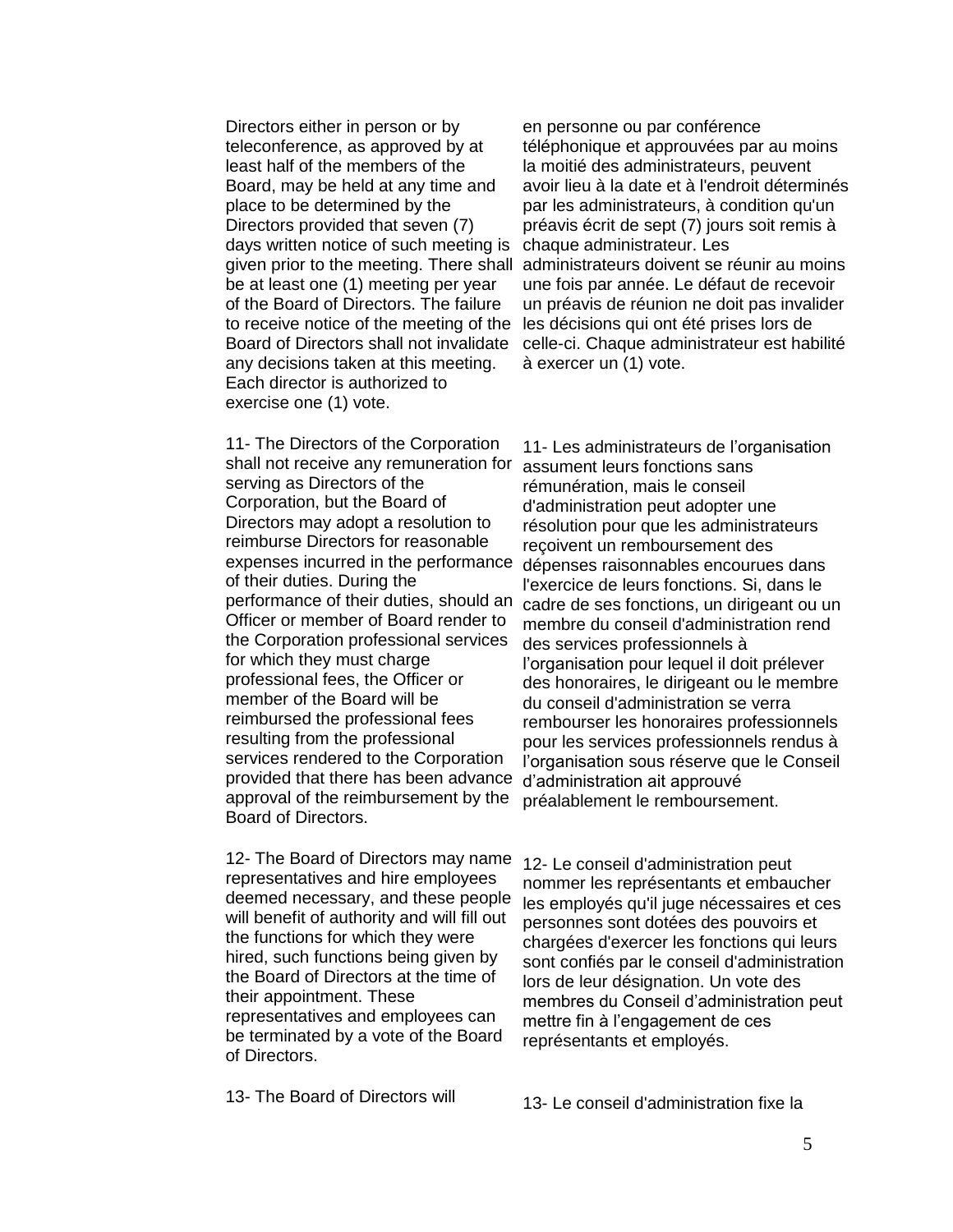establish by resolution the remuneration of all representatives and employees of the Corporation. Such resolution will be maintained until the next budget cycle is reviewed at the annual meeting of the members where it will be confirmed by them or if it is not confirmed or ratified, the remuneration established will cease to be paid starting from the date of such meeting.

### INDEMNIFICATION OF DIRECTORS INDEMNISATION DES AND OTHERS

14- Every Director or Officer of the Corporation or other person who has undertaken or is about to undertake any liability on behalf of the Corporation or any company controlled by it and their heirs, executors and administrators, and estate and effects, respectively, shall from time to time and at all times, be indemnified and saved harmless out of the funds of the Corporation, from and against;

a) all costs, charges and expenses incurred by the Director, Officer or person working for the Corporation in the performance of their duty, with respect to any civil, criminal or administrative action or procedure to which they are made a party by reason of being or having been a Director, Officer or person designated by the Corporation; and, b) all other costs, charges and expenses incurred by them in the performance of their duty, except for those resulting from their own negligence or their voluntary omission.

# POWERS OF THE DIRECTORS

15- The Directors of the Corporation have full powers to administrate the internal affairs of the Corporation, execute or have executed in the name of the Corporation any contract l'organisation, tout contrat que

rémunération de chacun des représentants et des employés de l'organisation par résolution. Une telle résolution demeure en vigueur jusqu'à ce que le prochain cycle budgétaire soit révisé à l'assemblée annuelle des membres et doit être confirmée par résolution des membres; en l'absence d'une telle confirmation, la rémunération cesse d'être exigible à compter de la date de l'assemblée en question.

ADMINISTRATEURS ET AUTRES 14- Tout administrateur ou dirigeant de l'organisation ou toute autre personne ayant assumé ou sur le point d'assumer une obligation pour le compte de l'organisation ou de toute compagnie contrôlée par l'organisation, et tout héritier, exécuteur testamentaire et administrateur de même que la succession et le patrimoine de cet administrateur, de ce dirigeant ou de cette personne doit, le cas échéant, être indemnisé et être dégagé de toute responsabilité à même les fonds de l'organisation à l'encontre :

a) de tous les coûts, frais et dépenses subis ou encourus par cet administrateur, ce dirigeant ou cette autre personne travaillant pour l'organisation dans le cadre de toute action ou procédure civile, criminelle ou administrative déposée ou instituée à son encontre à titre d'administrateur, de dirigeant ou de personne désignée par l'organisation; et, b) de tous les autres coûts, frais et dépenses encourus dans le cadre de ses fonctions, sauf les coûts, les frais et les dépenses découlant de sa propre négligence ou de son défaut volontaire.

# POUVOIRS DES ADMINISTRATEURS

15- Les administrateurs de l'organisation peuvent administrer tous les aspects des affaires de l'organisation; ils peuvent conclure ou faire conclure, au nom de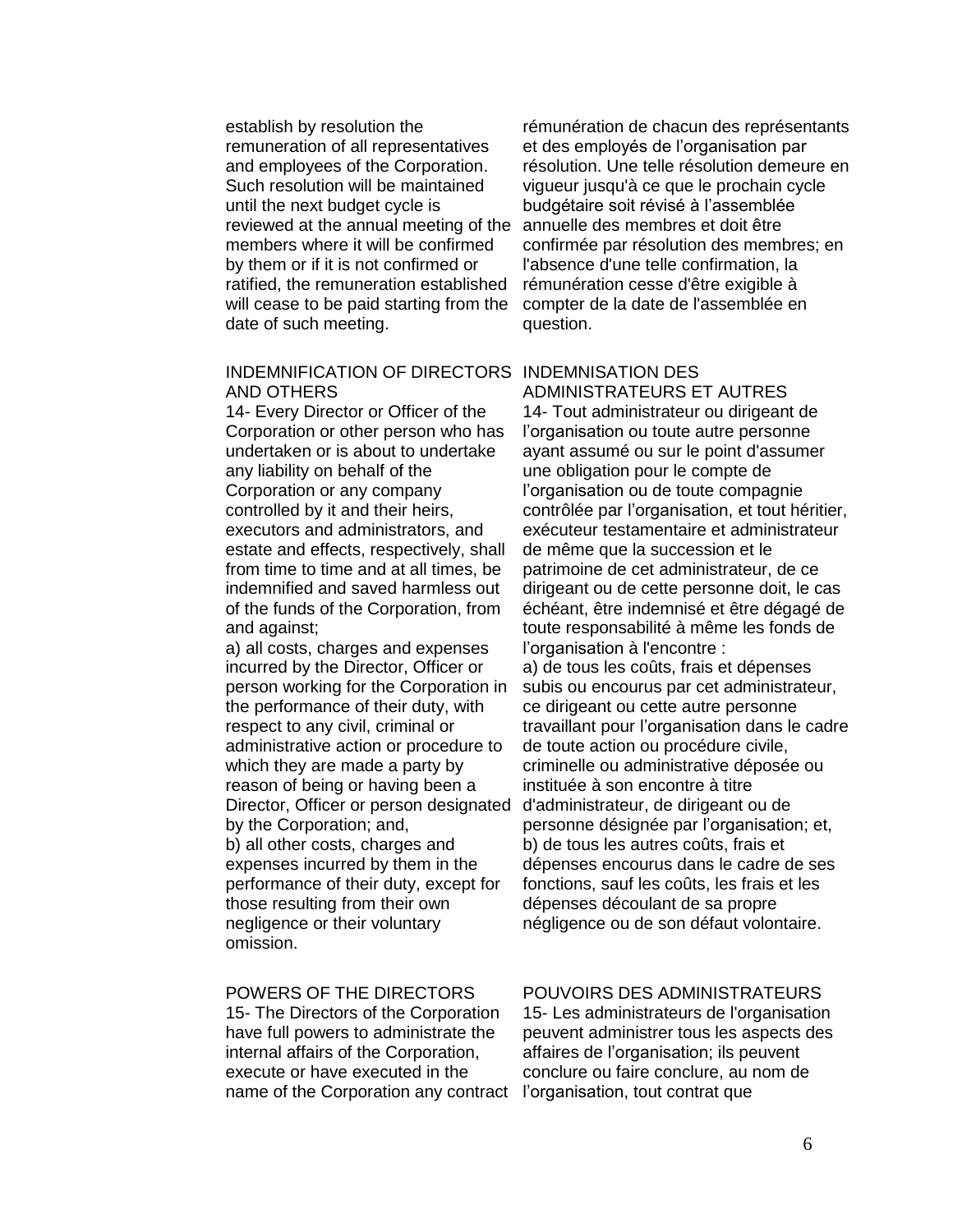that the laws may permit and, in accordance with the terms and conditions of the present, exercise in general all the powers and take all measures that the letters patent or by-laws of the Corporation will permit.

16- The Directors may on occasion authorize expenditures in the name of the Corporation and may authorize by resolution one (1) or more Directors or Officers of the Company to hire and remunerate employees. The Directors may also authorize expenditures for the purpose of furthering the objectives of the Corporation. They may also conclude any contract with a Trust Company in order to create a fund in such Trust which capital and interest will serve to promote or will serve to further the interest of the Canadian Association of Road Safety Professionals (CARSP) Inc. in accordance with the terms and conditions determined by the Board of Directors.

17- The Directors may take any necessary measures to allow the Corporation to accept or receive gifts or legacies of any kind for the purpose of furthering the objective of the Corporation.

# OFFICERS AND OTHER **MANAGERS**

18- The Officers of the Corporation shall be a President, Vice-president, and Treasurer and all other offices that the Board of Directors may create in the by-laws. The Officers must be members of the Board. One (1) such person may cumulate two

l'organisation est autorisée à conclure en vertu de la loi et, sous réserve des dispositions suivantes, généralement exercer tous les autres pouvoirs et prendre toutes les mesures que l'organisation est autorisée à exercer ou à prendre en vertu de ses lettres patentes ou de ses règlements.

16- Les administrateurs sont habilités à autoriser les dépenses au nom de l'organisation, le cas échéant; ils peuvent, par résolution, déléguer à un ou à plusieurs directeurs ou dirigeants de l'organisation leur pouvoir d'embaucher du personnel et de verser des salaires aux employés de l'organisation. Les administrateurs peuvent aussi autoriser les dépenses permettant de réaliser les objectifs de l'organisation. Ils sont habilités à conclure des contrats de fiducie avec une société de fiducie en vue de créer un fond en fiducie dans lequel le capital et les intérêts peuvent être mis à la disposition pour promouvoir les intérêts de l'Association Canadienne des professionnels de la sécurité routière (ACPSER) Inc., conformément aux modalités définies par le conseil d'administration.

17- Les administrateurs peuvent prendre toutes les mesures qu'ils jugent opportunes pour permettre à l'organisation, d'accepter ou de recevoir des legs, cadeaux, concessions, règlements, fonds et donations de quelque nature que ce soit dans le but de réaliser l'objectif de l'organisation.

# DIRIGEANTS ET AUTRES **GESTIONNAIRES**

18- L'organisation est dirigée par un président, un vice-président et un trésorier et par tout autre dirigeant identifié par règlement du conseil d'administration. Les dirigeants doivent être membres du conseil d'administration. Une (1) même personne peut remplir deux fonctions.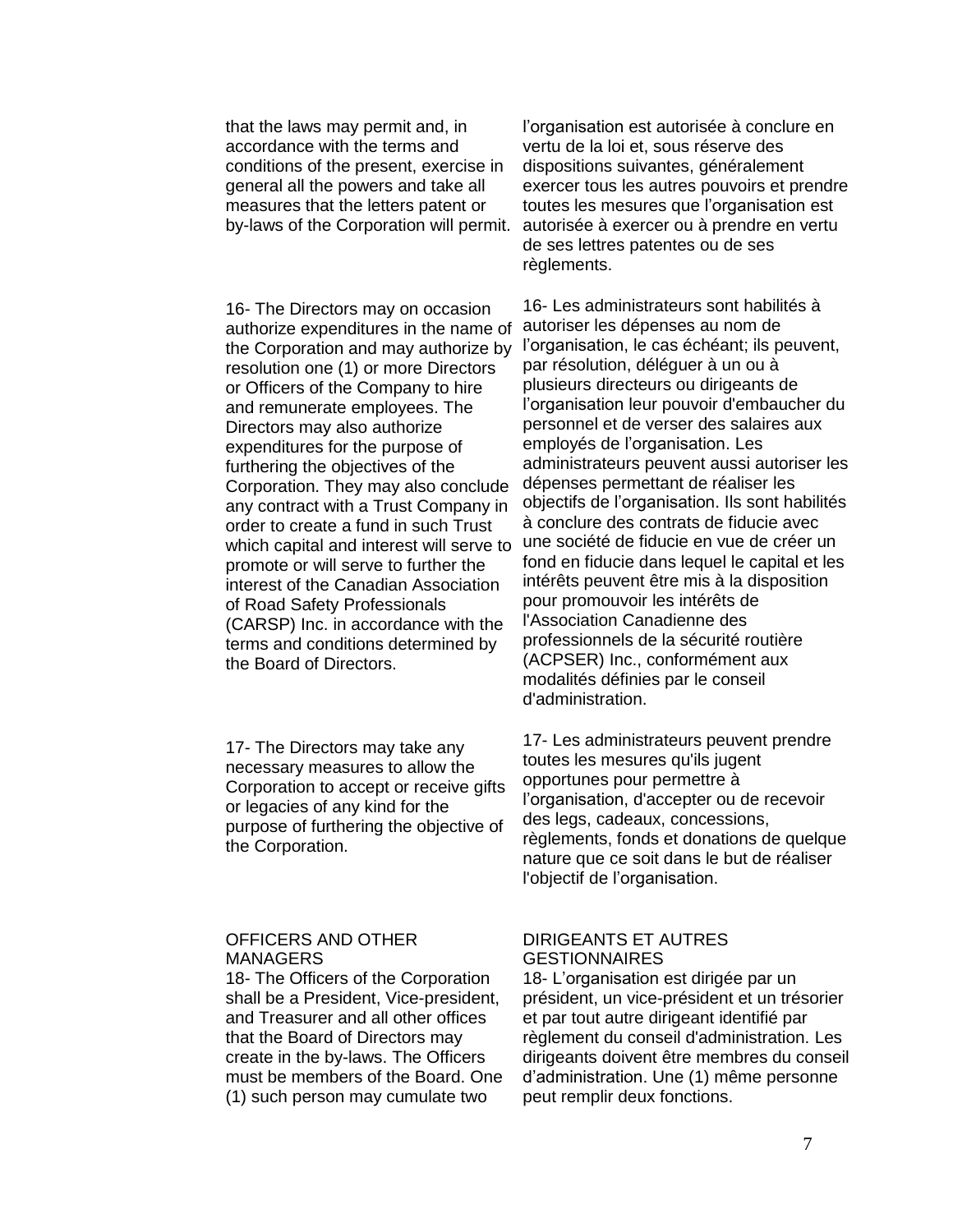### offices.

19- The Officers of the Corporation will be elected by resolution of the Board of Directors during a meeting of the Directors.

20- The term of the President and Vice President will be two years and that of the Treasurer will be three years. The Treasurer's term may be extended up to three more years by resolution of the Board. Officers shall be subject to removal by resolution of the Board of Directors at any time.

#### DUTIES OF THE OFFICERS

21- The President of the Corporation shall preside at all meetings of the Corporation and of the Board. The for the administration of the internal affairs of the Corporation and will see to the proper application of all resolutions and decisions of the Board of Directors.

22- The Vice-president must in case of absence or disability of the President act on the part of the President.

23- The Treasurer shall manage the finances of the Corporation. The Treasurer shall deposit all moneys and other valuables of the Corporation in its name into its credit in such banks or financial institutions as determined by the Directors. Whenever required, the Treasurer shall render to the President or the Directors an accounting of the finances of the Corporation. The Treasurer shall prepare, maintain and conserve adequate accounting books and records. The Treasurer shall perform such other duties which relate to the office of Treasurer or which may be required by the

19- Les dirigeants de l'organisation sont élus par résolution du conseil d'administration lors d'une réunion des directeurs.

20- Le mandat du président et du viceprésident sont de deux ans et celui du trésorier de trois ans. Le mandat du trésorier peut être prolongé jusqu'à trois autres années avec une résolution du conseil d'administration. En tout temps, les dirigeants peuvent être déchus de leurs fonctions par résolution du conseil d'administration.

## FONCTIONS ET ATTRIBUTIONS DES DIRIGEANTS

President shall be directly responsible conseil d'administration. Il est directement 21- Le président de l'organisation préside toutes les réunions de l'organisation et du responsable de l'administration des affaires de l'organisation. Il doit veiller à ce que l'ensemble des résolutions et des décisions du conseil d'administration soient mises en œuvre.

> 22- Le vice-président, en l'absence du président, assume les fonctions et exerce les pouvoirs du président.

23- Le trésorier gère les finances de l'organisation. Il doit déposer toutes les sommes et tous les autres effets de valeur au nom et au crédit de l'organisation auprès d'une banque à charte ou d'une institution financière désignée par les administrateurs. Il doit rendre compte, devant le président ou les directeurs, des finances de l'organisation. Il doit tenir une comptabilité détaillée et précise. Dans le cadre de ses fonctions de trésorier, il doit également accomplir toute autre tâche que lui confie les administrateurs ou le président, le cas échéant.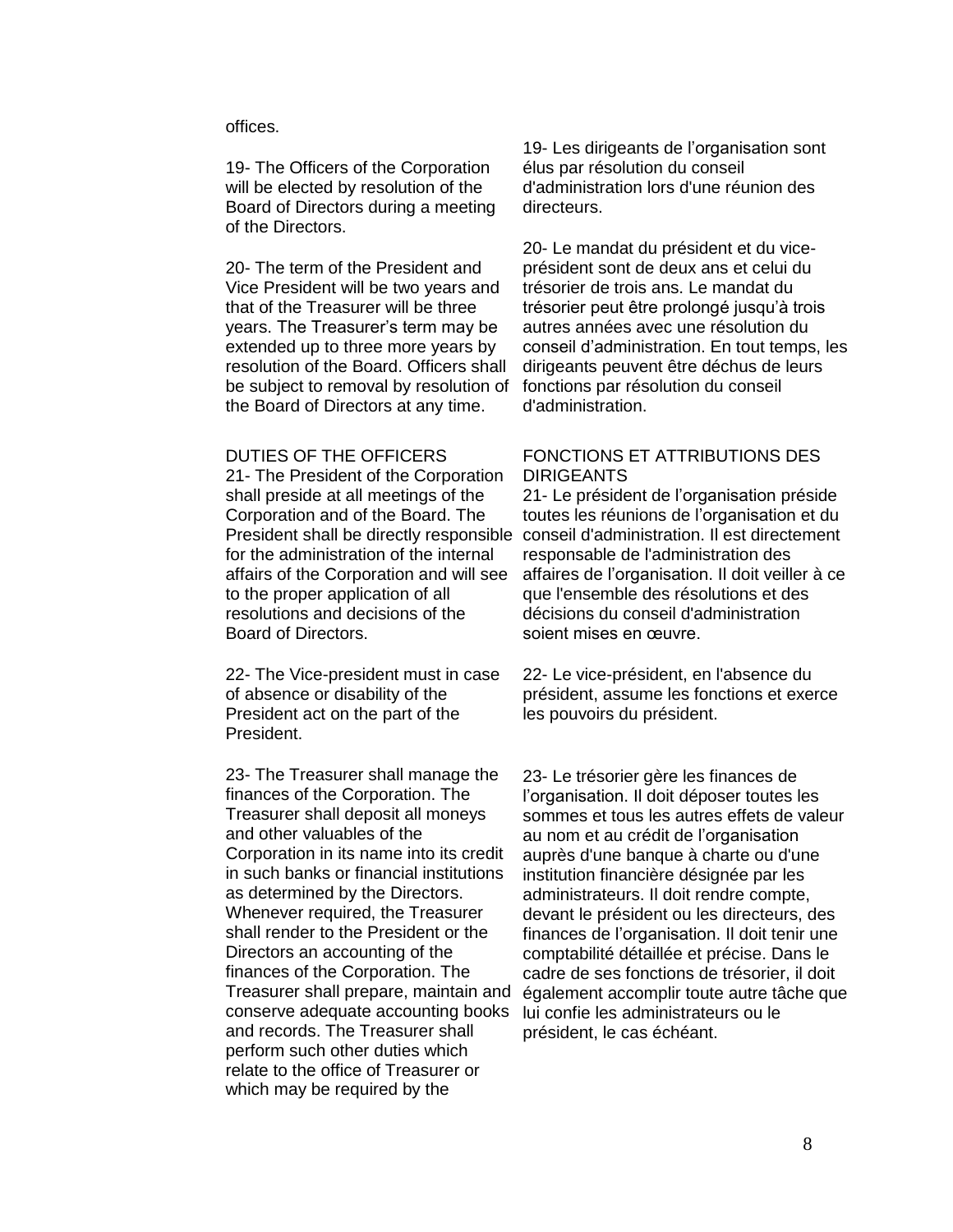Directors or President.

24- The Board of Directors may otherwise name by resolution an Executive Director who reports to the President, to manage the internal affairs of the Corporation, and to act as secretary at the meetings of the Board of Directors and meetings of the members. The Executive Director shall keep in safe custody in the appropriate corporate record the minutes of all meetings of the Board of Directors and its committees and all meetings of the members, shall give notice of all meetings of the Board of Directors and its committees and all meetings of the members and shall be the custodian of the seal of the Corporation. The Executive Director shall perform such other duties as prescribed by the President and the Directors.

25- All other Officers or Managers will fulfill the functions derived from the mandate received from the Board of Directors in accordance with the terms and conditions of such mandate.

#### **COMMITTEES**

26- The Board of Directors may appoint committees whose members will hold their offices at the will of the Board of Directors. The Directors shall determine the duties of such committees and may fix by resolution, any remuneration to be paid.

# **CONTRACTS**

27- All contracts and documents executed in the name of the Corporation must be signed by two (2) Officers or two (2) Directors designated by the Board of Directors and binds the Corporation once they have been properly executed. The Directors may on occasion and following adoption of a resolution

24- Une personne relevant du président et agissant à titre de directeur/trice exécutif/ive peut être habilitée, par résolution du conseil d'administration, à s'acquitter des affaires de l'organisation et à agir à titre de secrétaire aux réunions du conseil d'administration et aux réunions des membres. Le/la directeur/trice exécutif/ive inscrit tous les votes et toutes les décisions des réunions du conseil d'administration et de ses comités ainsi que des réunions de tous les membres dans un livre de l'organisation réservé à cette fin. Le/la directeur/trice exécutif/ive est chargée de donner tous les avis d'assemblée des membres ou de réunion du conseil d'administration et doit être le gardien du sceau de l'organisation. Le/la directeur/trice exécutif/ive doit accomplir toute tâche que lui confient le président ou les administrateurs.

25- Les tâches des autres dirigeants de l'organisation sont déterminées selon les modalités de leur mission ou selon les directives du conseil d'administration.

# COMITÉS

26- Le conseil d'administration peut constituer des comités dont les membres exercent leur charge selon la volonté du conseil d'administration. Les administrateurs doivent définir les tâches de ces comités et déterminer, par résolution, toute rémunération à verser.

# **CONTRATS**

27- Les contrats et documents exécutés au nom de l'organisation doivent être signés par deux (2) dirigeants ou deux (2) administrateurs désignés par le conseil d'administration et obliger l'organisation une fois qu'ils sont exécutés. Les administrateurs sont habilités, le cas échéant, à nommer par résolution un (1) ou plusieurs dirigeants chargés de signer,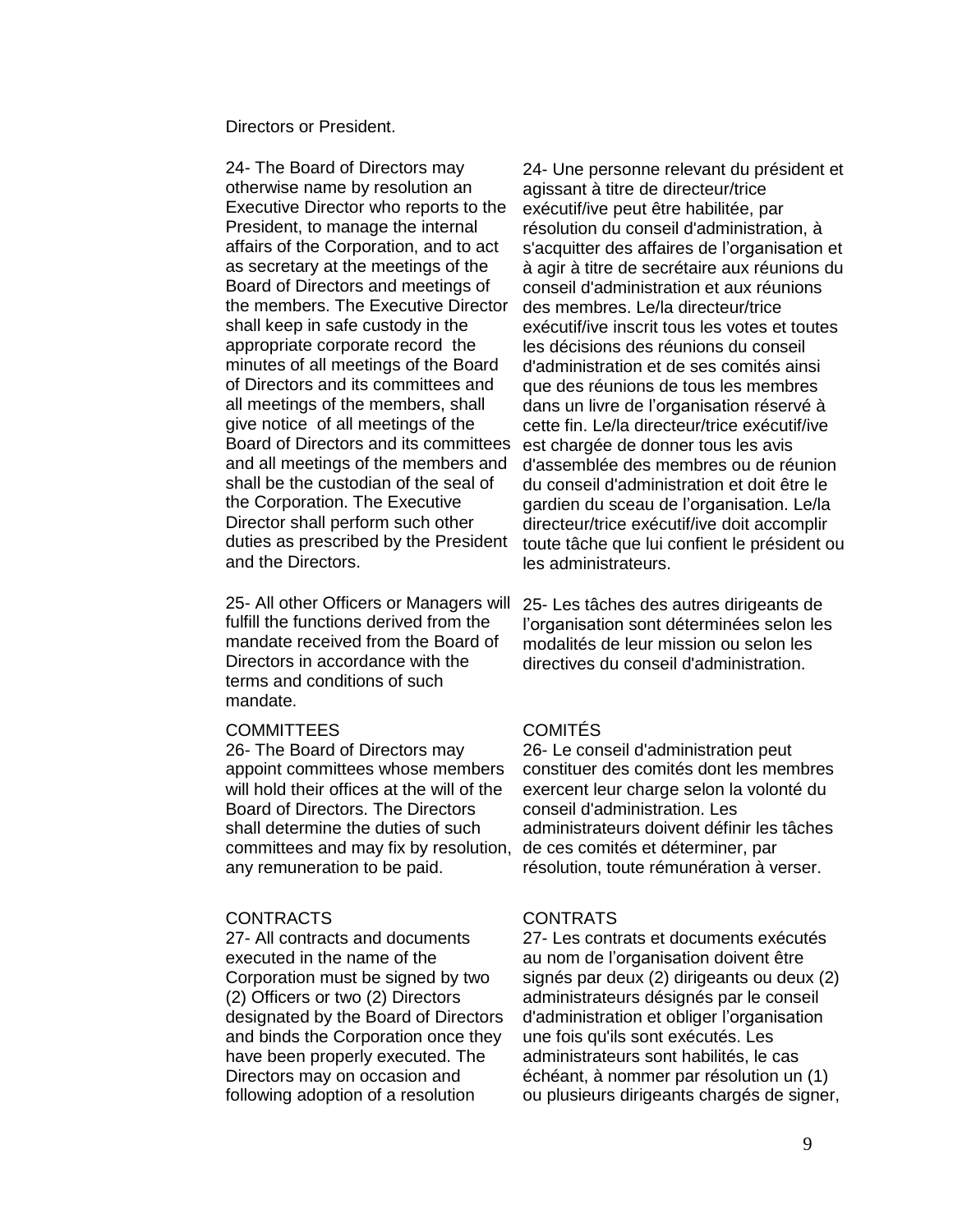name one (1) or many Managers or Members to sign certain contracts or documents in the name of the Corporation. The Board of Directors may authorize a registered stock broker to act as its representative to carry on all transfer or negotiation of titles, obligations in other stocks or securities belonging to the Corporation. The seal of the Corporation may be apposed on contracts or documents signed by authorized members of the Corporation following their nomination by a proper resolution.

au nom de l'organisation, certains contrats ou documents. Le conseil d'administration peut confier une procuration de l'organisation à tout courtier en valeurs mobilières inscrit l'autorisant à transférer et à négocier les actions, obligations et autres valeurs de l'organisation. Au besoin, le sceau de l'organisation peut être apposé sur les contrats ou documents signés par des dirigeants de l'organisation nommés par résolution du conseil d'administration.

#### MEETINGS OF MEMBERS

28- The annual meeting of the members shall be held at the head office of the Corporation or at any other place in Canada on the date and at the time that the Directors determine by resolution.

29- At every annual meeting, in addition to any other business that may be transacted, the report of the Directors, the financial statement and the report of the auditors shall be presented and auditors appointed for the ensuing year. The members may consider and transact any business either special or general at any meeting of the members. The Board of Directors or the President or Vicepresident shall have power to call, at any time, a general meeting of the members of the Corporation. The Board of Directors shall call a special general meeting of members when it receives a signed written request for a meeting from at least 5% of its members.

30- A written notice of convening of each annual or special general meeting of the members of the Corporation shall be sent to all

# ASSEMBLÉE DES MEMBRES

28- Les assemblées annuelles des membres ont lieu au siège social de l'organisation ou en tout autre lieu au Canada désigné par le conseil d'administration. Elles ont lieu aux dates et heures déterminées par le conseil d'administration.

29- À chaque assemblée annuelle, outre les autres affaires susceptibles d'être traitées, sont présentés le rapport des administrateurs, l'état financier et le rapport des vérificateurs. Des vérificateurs sont également nommés pour l'exercice suivant. Les membres peuvent examiner et traiter les affaires spéciales ou générales lors d'une quelconque assemblée. Le conseil d'administration, le président et le vice-président sont habilités à convoquer en tout temps une assemblée générale des membres de l'organisation. Le conseil d'administration doit, lorsqu'il reçoit une demande écrite et signée d'au moins cinq pour cent (5 %) de ses membres de tenir une réunion, convoquer une assemblée générale spéciale des membres.

30- Un avis d'assemblée écrit pour chaque assemblée générale spéciale ou assemblée générale annuelle est envoyé à tous les membres votants de l'organisation. Lorsqu'une affaire spéciale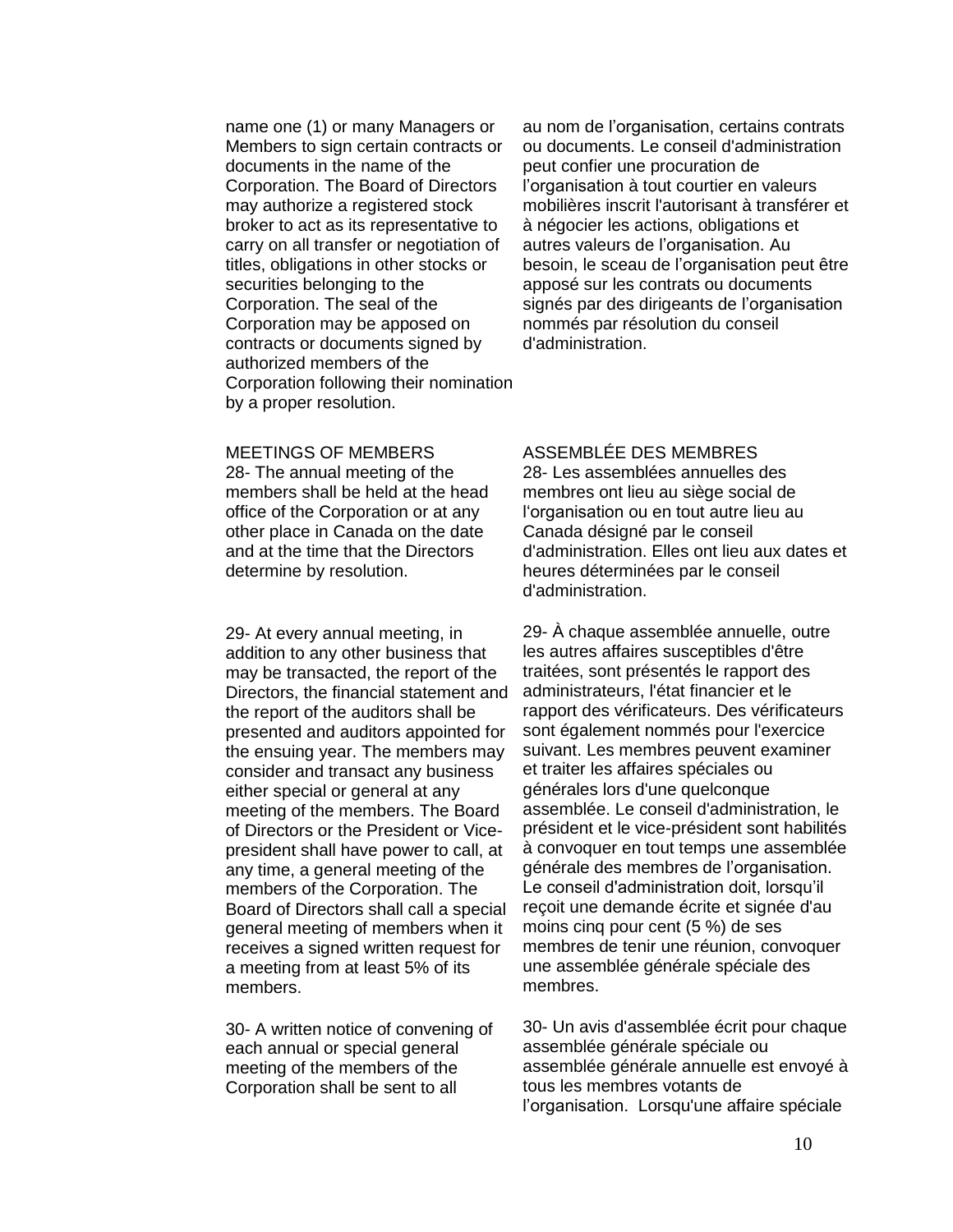members having the right to attend such meeting. Notice of any meeting where special business will be transacted should contain specific information to permit the member to form a reasoned judgment on the decision to be taken. Such notice shall be sent at least twenty-one (21) days prior to the date of the meeting but not more than thirty-five (35) days. A quorum shall be 20% of the general membership. Financial statements for the Corporation are to be sent to members 21-60 days prior to the annual general meeting. Every regular, student, and group member may cast one (1) vote. Members must be physically present at the general meeting to vote. Proxy voting is permitted provided the proxy vote is in writing and signed by the member. Electronic voting (e.g., e-mail) is permitted for the election of Board members.

31- The failure to receive notice of the 31- Le défaut de recevoir un préavis pour meeting of the members shall not invalidate the decisions taken at this meeting. All members, Directors and Officers will receive the notice of convocation or adjournment of the meeting at the last address (i.e., mail or e-mail) contained in the records of the Corporation.

## MINUTES OF THE BOARD OF **DIRECTORS**

32- The minutes of the Board of Directors shall be available to the general membership of the Corporation upon request and to the Board of Directors, each of whom shall receive a copy of such minutes.

# VOTE OF THE GENERAL **MEMBERS**

33- At all meetings of members of the Corporation, every question shall be

doit être traitée au cours d'une assemblée, l'avis d'assemblée doit contenir suffisamment d'information pour permettre aux membres de porter un jugement éclairé sur la décision à prendre. L'avis doit être envoyé au moins vingt et un (21) jours avant la date de l'assemblée, mais ne dépassant pas trente-cinq (35) jours. Le quorum est fixé à 20 % des membres. Les états financiers de l'organisation doivent être envoyés aux membres de 21 à 60 jours avant l'assemblée générale annuelle. Chaque membre régulier, étudiant et membre corporatif peut voter une (1) fois. Les membres doivent être présents physiquement lors de l'assemblée générale pour voter. Le vote par fondé de pouvoir est permis sous réserve d'un fondé de pouvoir écrit et signé par le membre. Le vote électronique (ex. : courriel) est permis pour l'élection des membres du Conseil d'administration.

une réunion des membres ne doit pas invalider les décisions qui ont été prises lors de celle-ci. Tous les membres, administrateurs et dirigeants recevront l'avis de convocation ou d'ajournement de l'assemblée à la dernière adresse (i.e. adresse postale ou courriel) apparaissant dans le registre de l'organisation.

## PROCÈS-VERBAUX DES RÉUNIONS DU CONSEIL D'ADMINISTRATION 32- Les procès-verbaux des réunions du conseil d'administration sont accessibles aux membres de l'organisation sur demande ainsi qu'aux membres du conseil d'administration; une copie de ces procèsverbaux doit être remise à chaque administrateur.

## VOTE DES MEMBRES RÉGULIERS

33- Chaque question doit être adoptée par une majorité de voix à toutes les assemblées des membres de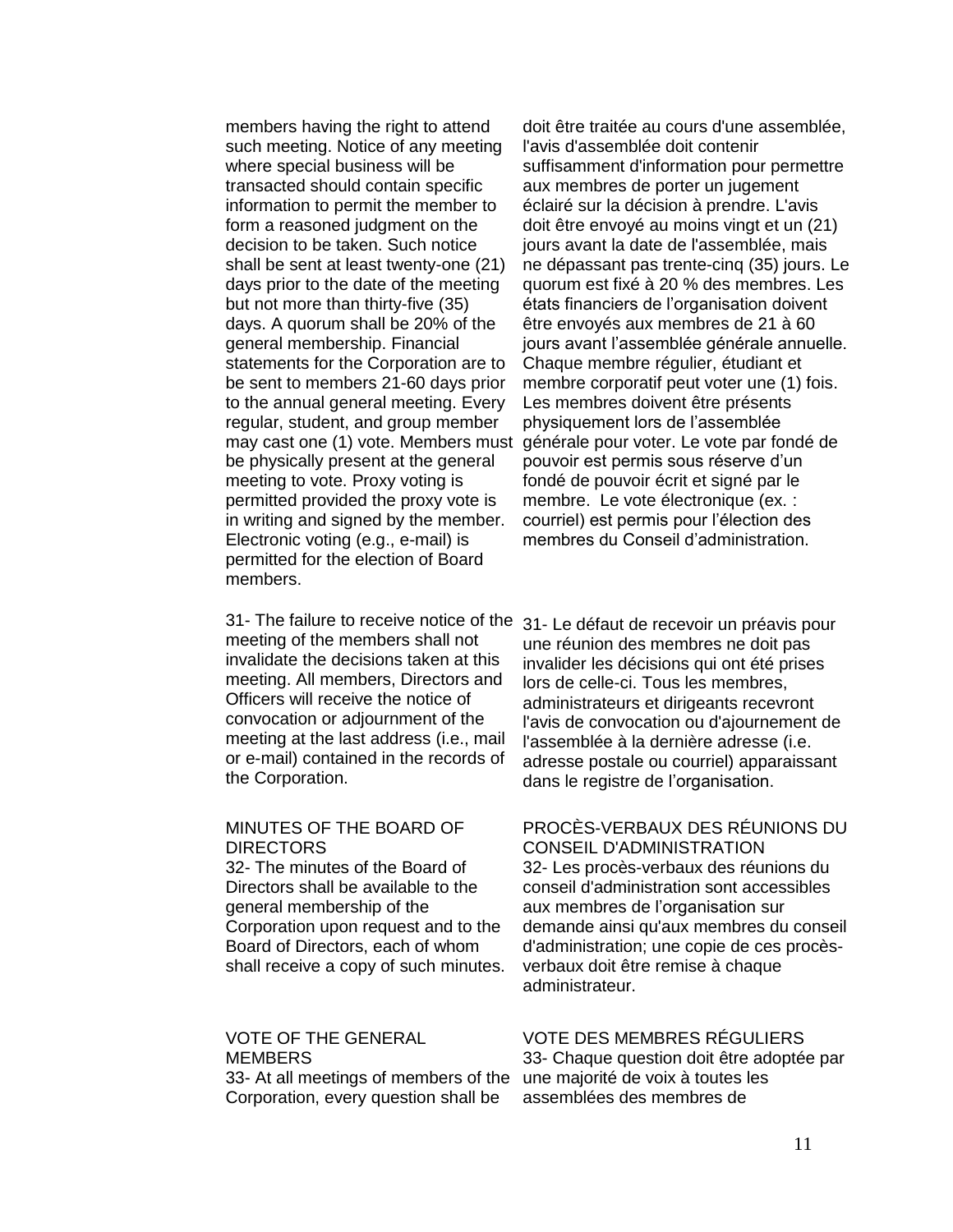determined by a majority of votes unless otherwise specifically provided règlements ne prévoient autrement. by statute or by these by-laws.

## FINANCIAL YEAR

34- Unless otherwise indicated by a resolution of the Board of Directors, the financial year of the Corporation will end on the 31st of December.

#### MODIFICATION OF BY-LAWS

35- The by-laws of the Corporation not embodied in the letters patent may be repealed or amended by bylaw, or a new by-law relating to the requirements of subsection 155(2) of the Canada Corporations Act, may be enacted by a majority of the Directors at a meeting of the Board of Directors and sanctioned by an affirmative vote of at least two-thirds (2/3) of the members at a meeting duly called for the purpose of considering the said by-law, provided that the repeal or amendment of such by-laws shall not be enforced or acted upon until the approval of the Minister of Industry has been obtained.

#### AUDITOR

36- The members shall at each annual meeting appoint an auditor or auditors to audit the accounts of the at the next annual meeting. The auditor shall hold office until the next annual meeting provided that the Directors may fill any casual vacancy in the office of auditor. The remuneration of the auditor shall be fixed by the Board of Directors.

REGISTERS OF THE CORPORATION 37- The Directors must see to the safekeeping of the registers of the

## EXERCICE FINANCIER

34- À moins que le conseil d'administration n'en décide autrement, l'exercice financier de l'organisation prend fin le 31 décembre.

l'organisation à moins qu'une loi ou les

# MODIFICATION DES RÈGLEMENTS

35- Les règlements de l'organisation qui ne sont pas enchâssés dans les lettres patentes peuvent être abrogés ou modifiés par règlement, ou un nouveau règlement portant sur les exigences en vertu du paragraphe 155(2) de la Loi sur les corporations canadiennes, adoptés par la majorité des administrateurs lors d'une réunion du conseil d'administration et sanctionné par un vote affirmatif des deuxtiers (2/3) des membres lors d'une assemblée dûment convoquée à cette fin, étant entendu que l'abrogation ou la modification d'un tel règlement ne prend effet que sur approbation du ministre de l'Industrie.

# VÉRIFICATEUR

Corporation for report to the members comptes de l'organisation et d'en faire 36- Les membres nomment, à chaque assemblée annuelle, un ou des vérificateur(s) chargé(s) de vérifier les rapport aux membres lors de la prochaine assemblée annuelle. Le vérificateur assume ses fonctions jusqu'à la prochaine assemblée annuelle; toutefois, les administrateurs sont habilités à combler toute vacance occasionnelle au poste de vérificateur. La rémunération du vérificateur est déterminée par le conseil d'administration.

# REGISTRES DE L'ORGANISATION

37- Les administrateurs doivent veiller à la bonne tenue des registres de l'organisation en accord avec le présent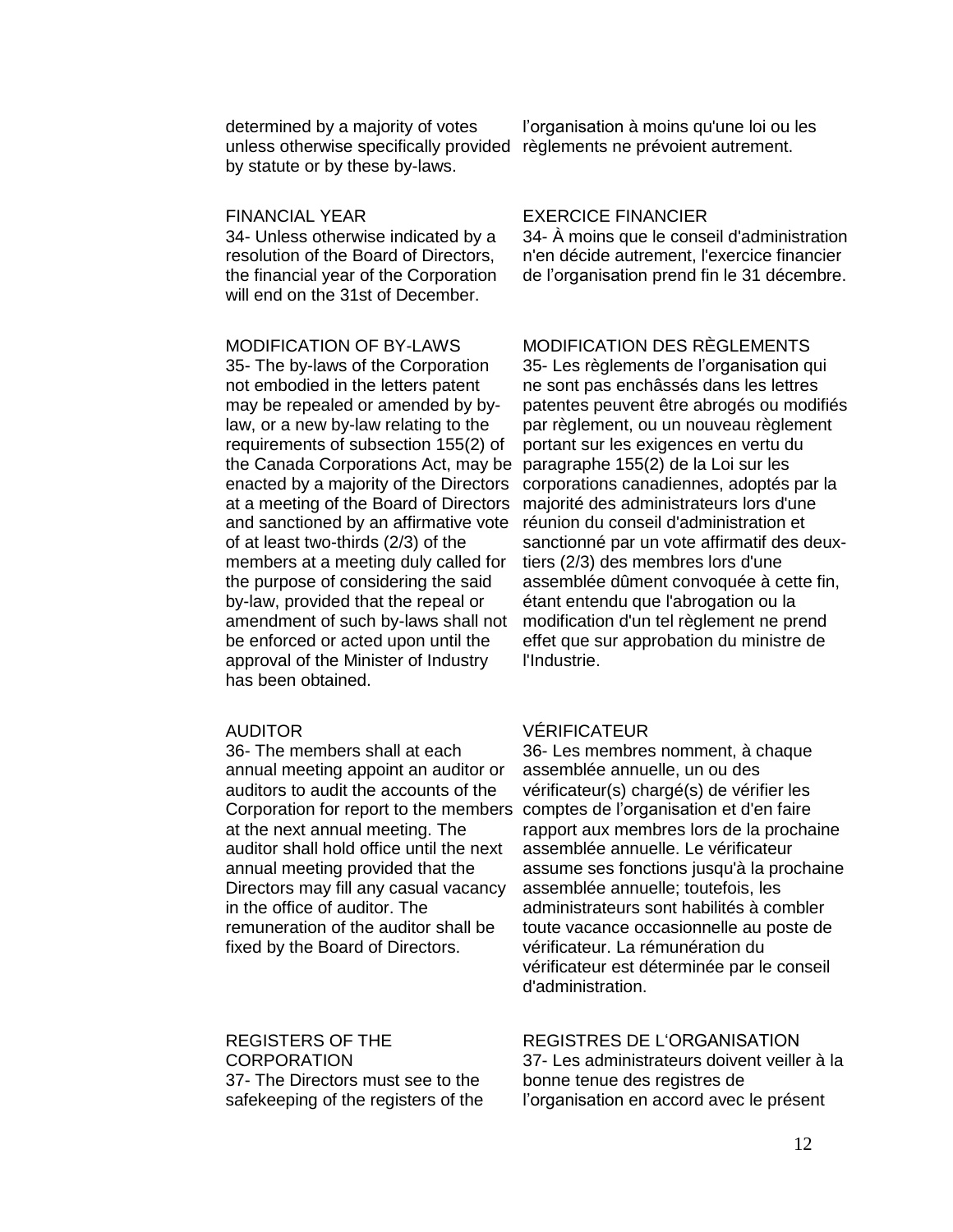Corporation in accordance with the present by-laws and any law applicable to the present Corporation.

# RULES AND REGULATION

38- The Board of Directors may prescribe such rules and regulations not inconsistent with the by-laws relating to the management and operation of the Corporation as they deem expedient, provided that such rules and regulations shall have force and effect only until the next annual meeting of the members of the Corporation when they shall be confirmed, and failing such confirmation at such annual meeting of members, shall at and from that time cease to have any force and effect.

## DISPUTE RESOLUTION MECHANISM

39- In the event that a dispute or controversy among members, directors, officers, committee members or volunteers of the Corporation arising out of or related to the articles or by-laws, or out of any aspect of the operations of the Corporation is not resolved in private meetings between the parties, then without prejudice to or in any other way derogating from the rights of the members, directors, officers, committee members, employees or volunteers of the Corporation as set out in the articles, by-laws or the Act, and as an alternative to such person instituting a law suit or legal action, such dispute or controversy shall be settled by a process of dispute resolution as follows:

> a. The dispute or controversy shall first be submitted to a panel of mediators whereby the one party appoints one mediator, the other party (or if

règlement et avec toutes les lois s'appliquant à l'organisation.

## RÈGLES

38- Le conseil d'administration peut adopter des règles sur la gestion et l'exploitation de l'organisation qu'il juge opportunes, à condition que les règles ne contreviennent pas au présent règlement. Ces règles prennent effet jusqu'à la prochaine assemblée annuelle des membres et doivent être confirmées lors de cette assemblée à défaut de quoi, elles cessent d'avoir effet à compter de cette date.

# MÉCANISME DE RÈGLEMENT DES DIFFÉRENDS

39- Si un différend ou une controverse entre membres, administrateurs, dirigeants, membres de comité ou bénévoles de l'organisation découlant des statuts ou des règlements administratifs ou s'y rapportant ou découlant de tout aspect du fonctionnement de l'organisation n'est pas réglé dans le cadre de réunions privées entre les parties, sans porter atteinte ou déroger de toute autre façon aux droits conférés aux membres, administrateurs, dirigeants, membres de comité, employés ou bénévoles de l'organisation en vertu des statuts, des règlements administratifs ou de la Loi, au lieu que ces personnes intentent une action en justice, le différend ou la controverse est réglé au moyen d'un mécanisme de règlement ci-après :

a. Le différend ou la controverse est d' abord soumis à un groupe de médiateurs. Une partie désigne un médiateur et l'autre partie (ou, s'il y a lieu, le conseil d'administration de l'organisation) en désigne un autre. Les deux médiateurs ainsi désignés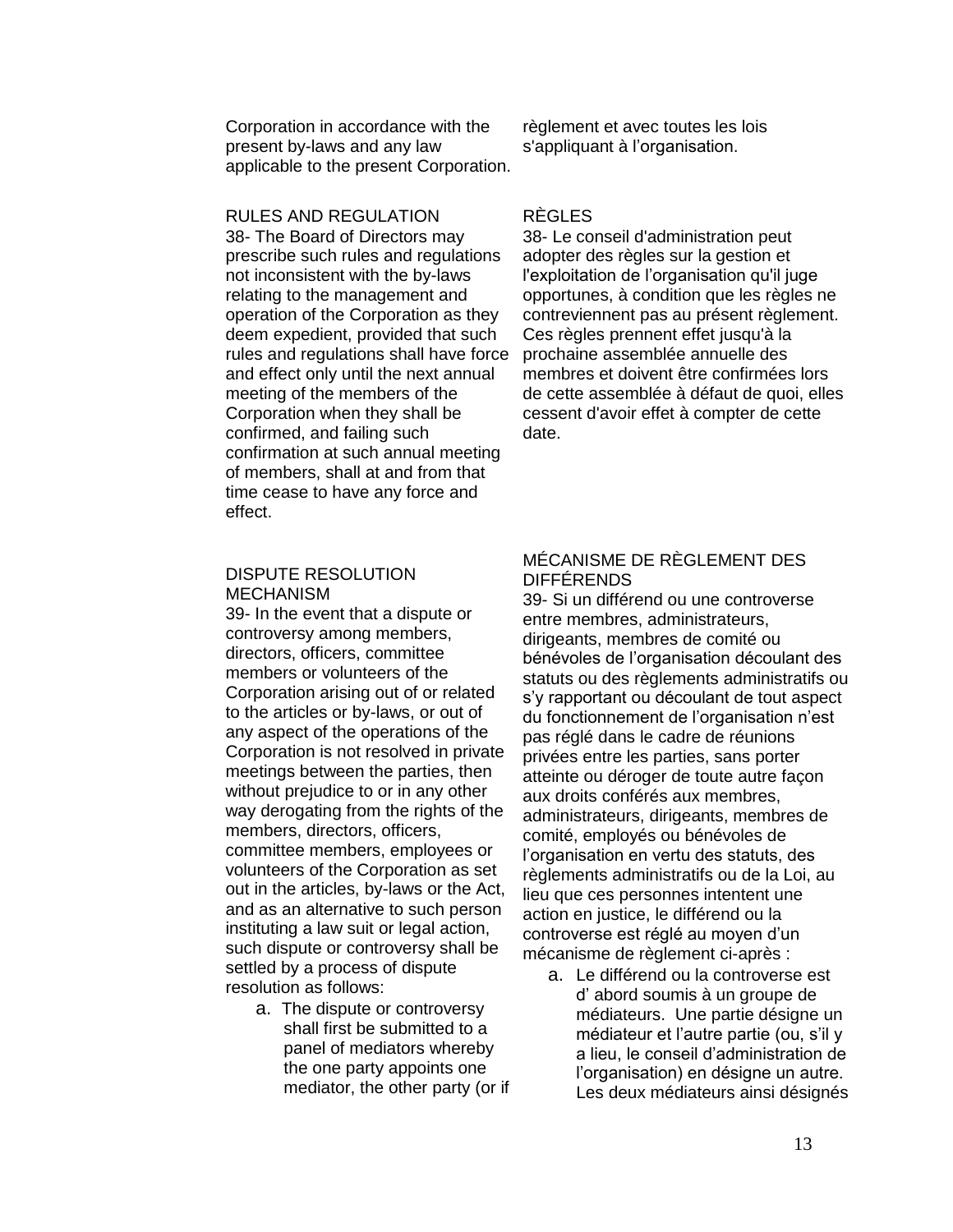applicable the Board of the Corporation) appoints one mediator, and the two mediators so appointed jointly appoint a third mediator. The three mediators will then meet with the parties in question in an attempt to mediate a resolution between the parties.

- b. The number of mediators may be reduced from three to one or two upon agreement of the parties.
- c. If the parties are not successful in resolving the dispute through mediation, then the parties agree that the dispute shall be settled by arbitration before a single arbitrator, who shall not be any one of the mediators referred to above, in accordance with the provincial or territorial legislation governing domestic arbitrations in force in the province or territory where the registered office of the Corporation is situated or as otherwise agreed upon by the parties to the dispute. The parties agree that all proceedings relating to arbitration shall be kept confidential and there shall be no disclosure of any kind. The decision of the arbitrator shall be final and binding and shall not be subject to appeal on a question of fact, law or mixed fact and law.
- d. All costs of the mediators appointed in accordance with this section shall be borne equally by the parties to the dispute or the controversy. All costs of the arbitrators appointed in accordance with this section shall be borne by

désignent conjointement un troisième médiateur. Les trois médiateurs se réunissent alors avec les parties visées pour tenter d'en arriver à un règlement entre elles.

- b. Avec l'accord des parties, le nombre de médiateurs peut être ramené de trois à un ou deux.
- c. Si la médiation ne permet pas de régler le différend entre les parties, ces dernières conviennent de le régler par arbitrage en le soumettant à un seul arbitre, qui ne doit pas être l'un des médiateurs susmentionnés, conformément à la législation en matière d'arbitrage provinciale ou territoriale en vigueur dans la province ou le territoire où se trouve le siège de l'organisation ou selon les autres modalités convenues par les parties au différend. Les parties conviennent que toutes les procédures relatives à l'arbitrage sont confidentielles et que toute divulgation de quelque nature que ce soit est interdite. La décision de l'arbitre est finale et exécutoire et ne peut faire l'objet d'un appel sur une question de fait, une question de droit ou une question mixte de fait et de droit.
- d. Tous les coûts liés aux médiateurs désignés conformément au présent article sont pris en charge à parts égales par les parties au différend ou à la controverse. Tous les coûts liés aux arbitres désignés conformément au présent article sont pris en charge par les parties, tels que déterminés par les arbitres